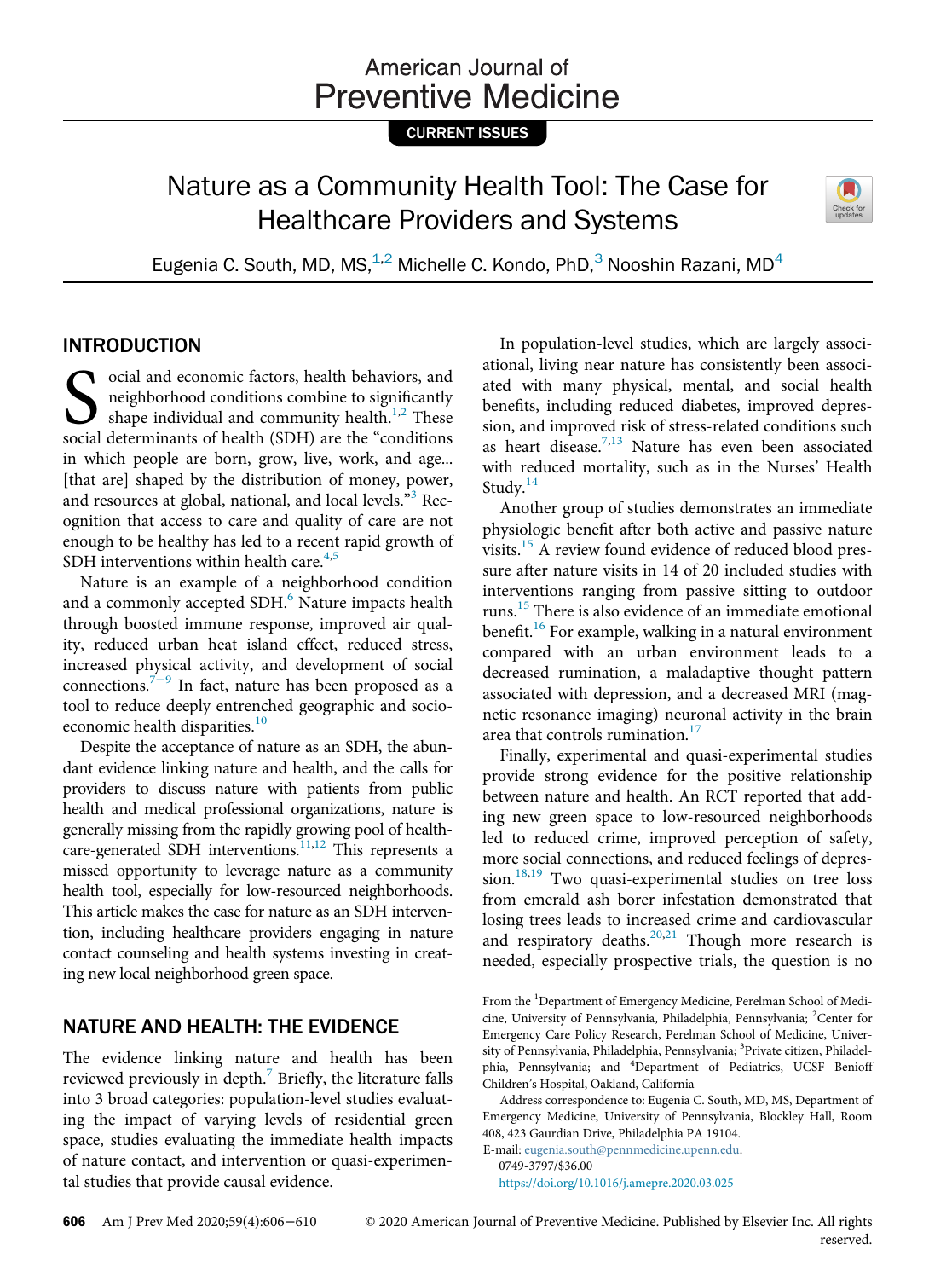longer whether nature is beneficial for health; rather, more nuanced questions about the mechanism, dose, specific green space attributes, and user characteristics promoting or inhibiting health have emerged.

## NATURE CONTACT COUNSELING

Currently, the evidence linking nature and health is strong enough to recommend that primary care offices incorporate nature contact counseling into existing SDH efforts. Nature, broadly defined, includes any outdoor space with vegetation such as large municipal parks, informal community parks, trails, greened schoolyards, and community gardens. The goal of counseling is to influence how patients interact with their existing neighborhood environment. Three aspects of nature contact counseling to consider are (1) the content, (2) who gets counseling, and (3) who provides counseling.

#### Nature Contact Counseling Content

During nature contact counseling, providers should review the health benefits of nature and assess current levels of outdoor time, patient perceptions of nature, and potential barriers to increasing nature contact. Providers should emphasize that spending time in nature can involve a variety of activities in addition to physical activity. For example, simply sitting down, talking, reading, listening to music, or creating art in nature is likely beneficial.

Providers should also talk with patients about where to spend time in nature, giving consideration to spatial access and social access. Spatial access is the distance one has to travel from home to nature.<sup>[22](#page-3-19)</sup> Some studies of spatial access demonstrate that racial minorities and people in low-resourced neighborhoods have less access to parks, whereas other studies demonstrate no pattern of park distribution.[23](#page-3-20) Social access involves issues of safety, maintenance, and walkability that influence nature use—all important to consider in low-resourced neighborhoods.[22](#page-3-19) Furthermore, the legacy of racial exclusion from public parks may result in minorities feeling unwelcome or unsafe in these spaces. $24$ 

There is not yet enough research to recommend a specific dose—duration or frequency—of nature contact, although several recent studies do suggest that dose matters.<sup>25</sup> A cross-sectional study of almost 20,000 participants demonstrated an improved likelihood of reporting good health and greater well-being with cumulative nature contact >120 minutes per week compared with 0 minutes per week.<sup>[26](#page-3-23)</sup> The relevant dose of nature contact will likely vary depending on sociocultural factors, underlying disease, and the health goal.

Similar to other health behavior counseling areas such as physical activity, nature contact counseling may have a

limited impact on actual behavior change without additional support. $27$  Primary care offices can utilize existing online resources to help patients locate nature nearest to locales where they spend time. The recent ParkRx movement involves providers—primarily pediatricians—prescribing spending time in nature and sometimes includes office organized nature visits.<sup>28</sup> For example, an RCT found that among low-income minority families, clinician-recommended park visits and office-led group visits increased the number of family park visits, reduced stress among parents, and reduced stress and improved resil-ience among children.<sup>29,[30](#page-3-27)</sup> More research is needed to determine the most effective way to support patients in increasing nature contact. Future interventions could deploy a behavioral economics framework for behavior change that has been successful in other health promotion behaviors like physical activity.<sup>[31](#page-3-28)</sup>

Offices can also grow capacity for community-led greening efforts by referring patients to organizations whose mission is to increase nature access through activities such as tree planting, park cleanups, and community gardening. In this way, efforts within the primary care office would support both individual patients and community-led advocacy for increased clean and safe green space in their neighborhoods.

#### Who Gets Counseling

Recommending nature contact will not be a one-sizefits-all approach. Individualized strategies for each patient are needed to ensure the benefit and avoid unintended negative consequences of spending time in nature. For example, those with respiratory conditions such as asthma or chronic obstructive pulmonary disease are more likely to experience an exacerbation on high pollen count days.<sup>[32](#page-3-29)</sup> Similarly, if a park is near a major roadway, spending time there may increase exposure to air pollution, which could also be harmful for people with respiratory conditions. Consideration should also be made for patients with limited mobility owing to chronic conditions or older age and who may be at a higher risk for falls. Finally, accessing nature will look different in urban, suburban, and rural locations. Providers should individualize nature contact counseling recommendations for each patient.

#### Who Provides Counseling

Any healthcare provider, including physicians, nurse practitioners, physician assistants, nurses, and social workers, could deliver nature contact counseling. One group particularly suited for counseling may be community health workers, who are "trusted member[s] of and/or has an unusually close understanding of the community served."<sup>[33](#page-3-30)</sup> Community health worker−led SDH interventions have successfully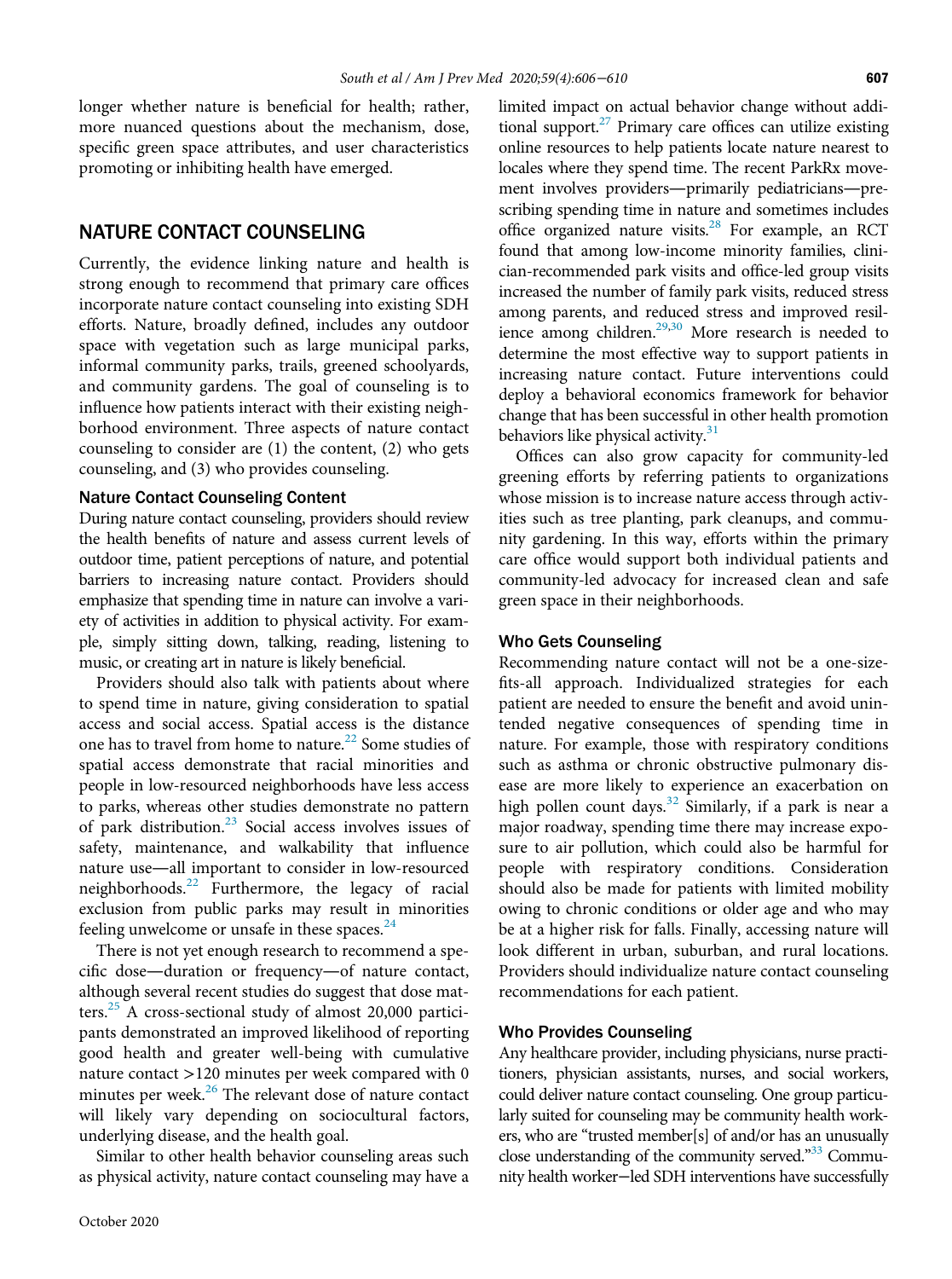improved chronic disease outcomes in low-income populations.<sup>34</sup> Community health workers who have knowledge about neighborhood conditions, including local nature, would have a unique understanding of the spatial and social access issues patients face and are adept at addressing barriers to behavior change in culturally competent ways.

Healthcare providers are subject to high-stress work environments, suffer from high rates of burnout, and may themselves benefit from more nature contact. Research from other behavior counseling domains such as physical activity suggests that providers who themselves regularly engage in nature contact may be more willing to recommend nature contact for their patients. $35$ 

Adding nature contact counseling to the growing list of important SDH interventions and preventive health discussions occurring during routine primary care visits may be perceived as burdensome by office staff and providers. Framing nature counseling as an entry point to discuss healthy living more generally is one way to address these concerns. Another way is the recognition that nature contact has the potential to influence a wide range of physical and mental health outcomes.

## HEALTH SYSTEM NEIGHBORHOOD INVESTMENT INTO NATURE

Health systems have the structural and financial resources to change neighborhood conditions directly. During the past 2 years, health systems have invested \$2.5 billion into SDH interventions, involving housing access, edu-cation, food insecurity, and employment.<sup>[5](#page-3-4)</sup> Only a handful of health systems invest directly in neighborhood conditions, which arguably addresses upstream SDH with the potential for broader population-level impact.<sup>[36](#page-3-33)</sup> For example, a cornerstone of the Healthy Neighborhoods Healthy Families initiative of the Nationwide Children's Hospital in Columbus, Ohio, is to increase access to affordable housing for people living nearby through renovating blighted homes.

Health systems, in partnership with external stakeholders, should invest in new, safe, and accessible green space as well as renovate and maintain existing green space in the neighborhoods where their patients live. An example of this is the Baton Rouge Health District in Baton Rouge, Louisiana, a partnership between local health systems, municipal leaders, and an architect and planning firm.<sup>[37](#page-4-0)</sup> Health districts link urban planning, community health, and economic growth to physically connect the provision of health services with surrounding communities, including new green space, walking trails, and access to fresh food.

Vacant lot greening, a simple, scalable, and low-cost urban nature intervention, is another example of an

evidence-based intervention that health systems can invest in to promote health. In a citywide RCT, vacant lots were randomly assigned to either a greening intervention involving cleaning previously blighted spaces and adding new grass, trees, and a low wooden fence; a trash cleanup-only intervention; or no intervention. Crime rates went down, and people living near greened lots reported feeling less depressed, feeling safer, and having more social interaction with neighbors after greening.<sup>[18](#page-3-15),[19](#page-3-16)</sup> This low-cost intervention provided new green spaces, thus increasing spatial access, but also provided clean and well-maintained spaces that translated into social access.<sup>[38](#page-4-1)</sup>

Special attention must be given to avoid gentrification, a potential negative consequence of neighborhood investment.[39](#page-4-2),[40](#page-4-3) Health systems should include community input at the start of planning through implementation to determine the location and design features of new green space. Neighborhoods with poor health metrics and low socioeconomic indicators based on administrative data should be targeted first. Housing and urban planning experts should also be included to avoid investment in areas that are on the verge of or are already gentrifying.

### CONCLUSIONS

It is important to note that science has only recently caught up with what humans seem to know instinctively about the therapeutic properties of nature over thousands of years. In Psalm 23 of the Old Testament, David wrote, "He makes me lie down in green pastures: he leads me beside quiet waters. He restores my soul." The Shinto religion in Japan revolves around nature; Japanese gardens designed for healing were started in the  $7<sup>th</sup>$ century and are today found in more than 50 countries. In the Canon of Medicine, completed in 1,025, the Persian and Muslim Physician−scholar Avicenna extols the virtues of fresh air found in dense urban forests and near trees for human health.

Of course, nature is not a cure all, but with a growing body of scientific evidence increasingly confirming the historical connection between nature and health, healthcare providers and health systems are urged to seriously consider how to leverage the health benefits of nature in the growing SDH intervention movement.

#### ACKNOWLEDGMENTS

No funding supported any of the authors for the preparation of this manuscript.

ECS received a consulting fee from Nature Sacred, a nonprofit organization dedicated to nature and health, to co-write a report on nature and health. No other financial disclosures were reported.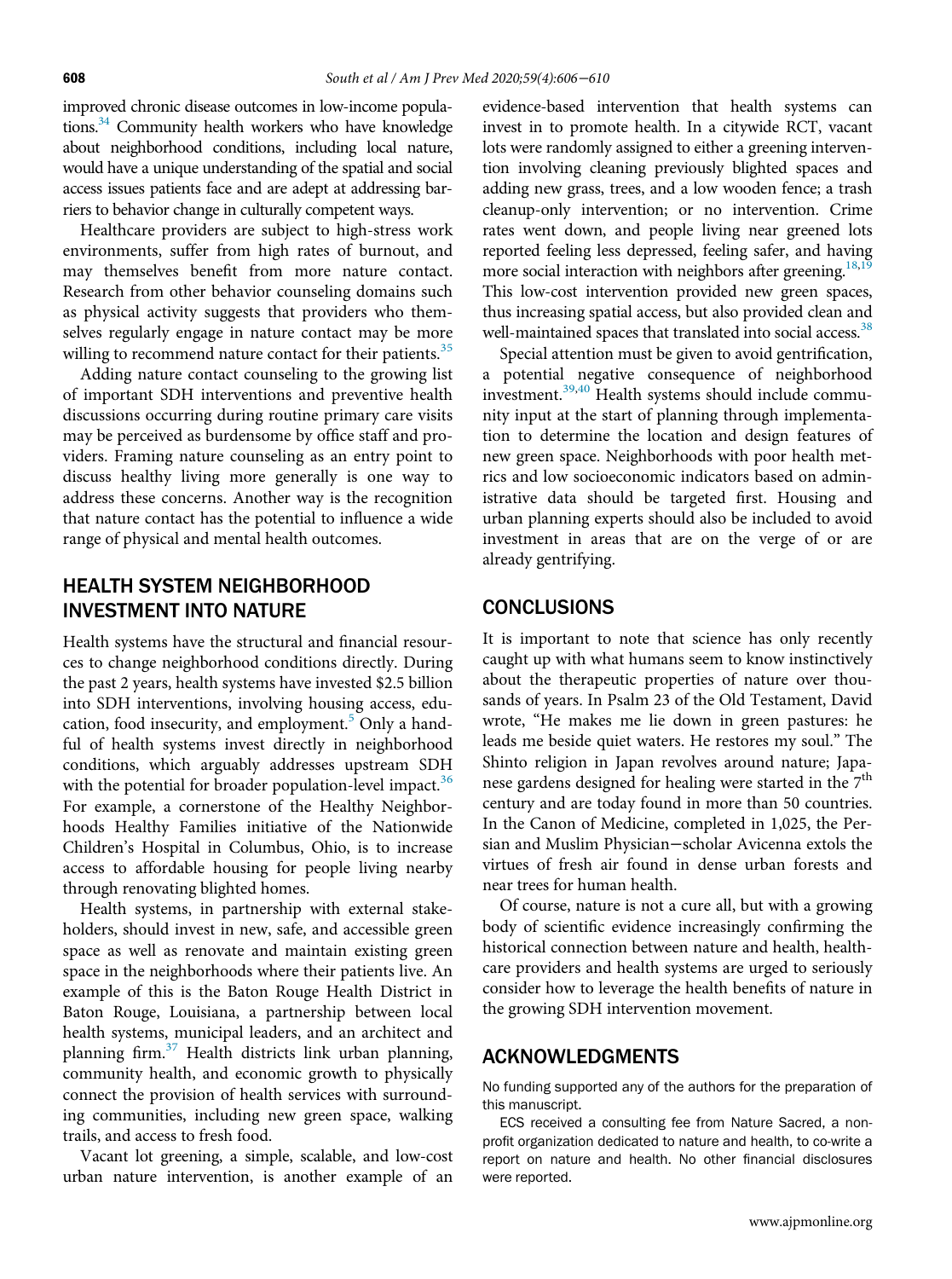## <span id="page-3-0"></span>**REFERENCES**

- <span id="page-3-17"></span>1. McGinnis JM, Williams-Russo P, Knickman JR. The case for more active policy attention to health promotion. Health Aff (Millwood). 2002;21(2):78–93. [https://doi.org/10.1377/hlthaff.21.2.78.](https://doi.org/10.1377/hlthaff.21.2.78)
- <span id="page-3-1"></span>2. Diez Roux AV, Mair C. Neighborhoods and health. Ann N Y Acad Sci. 2010;1186(1):125–145. <https://doi.org/10.1111/j.1749-6632.2009.05333.x>.
- <span id="page-3-18"></span><span id="page-3-2"></span>3. About social determinants of health. WHO. [http://www.who.int/](http://www.who.int/social_determinants/sdh_definition/en/) [social\\_determinants/sdh\\_de](http://www.who.int/social_determinants/sdh_definition/en/)finition/en/. Accessed October 19, 2019.
- <span id="page-3-19"></span><span id="page-3-3"></span>4. Gottlieb LM, DeSalvo K, Adler NE. Healthcare sector activities to identify and intervene on social risk: an introduction to the American Journal of Preventive Medicine supplement. Am J Prev Med. 2019;57 (6)(suppl 1):S1–S5. [https://doi.org/10.1016/j.amepre.2019.07.009.](https://doi.org/10.1016/j.amepre.2019.07.009)
- <span id="page-3-20"></span><span id="page-3-4"></span>5. Horwitz LI, Chang C, Arcilla HN, Knickman JR. Quantifying health systems' investment in social determinants of health, by sector, 2017- 19. Health Aff (Millwood). 2020;39(2):192–198. [https://doi.org/](https://doi.org/10.1377/hlthaff.2019.01246) [10.1377/hlthaff.2019.01246](https://doi.org/10.1377/hlthaff.2019.01246).
- <span id="page-3-21"></span><span id="page-3-5"></span>6. Social determinants of health. Office of Disease Prevention and Health Promotion. Healthy People. 2020. [www.healthypeople.gov/2020/](http://www.healthypeople.gov/2020/topics-objectives/topic/social-determinants-of-health) [topics-objectives/topic/social-determinants-of-health](http://www.healthypeople.gov/2020/topics-objectives/topic/social-determinants-of-health). Accessed February 7, 2020.
- <span id="page-3-22"></span><span id="page-3-6"></span>7. Hartig T, Mitchell R, de Vries S, Frumkin H. Nature and health. Annu Rev Public Health. 2014;35:207–228. [https://doi.org/10.1146/annurev](https://doi.org/10.1146/annurev-publhealth-032013-182443)[publhealth-032013-182443.](https://doi.org/10.1146/annurev-publhealth-032013-182443)
- <span id="page-3-23"></span>8. Kuo M. How might contact with nature promote human health? Promising mechanisms and a possible central pathway. Front Psychol. 2015;6:1093. [https://doi.org/10.3389/fpsyg.2015.01093.](https://doi.org/10.3389/fpsyg.2015.01093)
- 9. Schinasi LH, Benmarhnia T, De Roos AJ. Modification of the association between high ambient temperature and health by urban microclimate indicators: a systematic review and meta-analysis. Environ Res. 2018;161:168–180. <https://doi.org/10.1016/j.envres.2017.11.004>.
- <span id="page-3-24"></span><span id="page-3-7"></span>10. Mitchell R, Popham F. Effect of exposure to natural environment on health inequalities: an observational population study. Lancet. 2008;372 (9650):1655–1660. [https://doi.org/10.1016/S0140-6736\(08\)61689-X](https://doi.org/10.1016/S0140-6736(08)61689-X).
- <span id="page-3-26"></span><span id="page-3-25"></span><span id="page-3-8"></span>11. Improving health and wellness through access to nature. American Public Health Association. [www.apha.org/policies-and-advocacy/public-health](http://www.apha.org/policies-and-advocacy/public-health-policy-statements/policy-database/2014/07/08/09/18/improving-health-and-wellness-through-access-to-nature)[policy-statements/policy-database/2014/07/08/09/18/improving-health](http://www.apha.org/policies-and-advocacy/public-health-policy-statements/policy-database/2014/07/08/09/18/improving-health-and-wellness-through-access-to-nature)[and-wellness-through-access-to-nature.](http://www.apha.org/policies-and-advocacy/public-health-policy-statements/policy-database/2014/07/08/09/18/improving-health-and-wellness-through-access-to-nature) Accessed April 10, 2020.
- <span id="page-3-27"></span><span id="page-3-9"></span>12. Yasuda K. Priorities for 2019 focus on health of children and physicians. AAP News. January 2, 2019. [www.aappublications.org/news/](http://www.aappublications.org/news/2019/01/02/letter010219) [2019/01/02/letter010219.](http://www.aappublications.org/news/2019/01/02/letter010219) Accessed May 22, 2019.
- <span id="page-3-28"></span><span id="page-3-10"></span>13. Wang K, Lombard J, Rundek T, et al. Relationship of neighborhood greenness to heart disease in 249 405 U.S. Medicare beneficiaries. J Am Heart Assoc. 2019;8(6):e010258. [https://doi.org/10.1161/](https://doi.org/10.1161/JAHA.118.010258) [JAHA.118.010258.](https://doi.org/10.1161/JAHA.118.010258)
- <span id="page-3-11"></span>14. James P, Hart JE, Banay RF, Laden F. Exposure to greenness and mortality in a nationwide prospective cohort study of women. Environ Health Perspect. 2016;124(9):1344–1352. [https://doi.org/10.1289/ehp.1510363.](https://doi.org/10.1289/ehp.1510363)
- <span id="page-3-29"></span><span id="page-3-12"></span>15. Kondo MC, Jacoby SF, South EC. Does spending time outdoors reduce stress? A review of real-time stress response to outdoor environments. Health Place. 2018;51:136–150. [https://doi.org/10.1016/j.](https://doi.org/10.1016/j.healthplace.2018.03.001) [healthplace.2018.03.001.](https://doi.org/10.1016/j.healthplace.2018.03.001)
- <span id="page-3-30"></span><span id="page-3-13"></span>16. Schwartz AJ, Dodds PS, O'Neil-Dunne JPM, Danforth CM, Ricketts TH. Visitors to urban greenspace have higher sentiment and lower negativity on Twitter. People Nat. 2019;1(4):476–485. [https://doi.org/](https://doi.org/10.1002/pan3.10045) [10.1002/pan3.10045](https://doi.org/10.1002/pan3.10045).
- <span id="page-3-31"></span><span id="page-3-14"></span>17. Bratman GN, Hamilton JP, Hahn KS, Daily GC, Gross JJ. Nature experience reduces rumination and subgenual prefrontal cortex activation. Proc Natl Acad Sci U S A. 2015;112(28):8567-8572. [https://doi.](https://doi.org/10.1073/pnas.1510459112) [org/10.1073/pnas.1510459112](https://doi.org/10.1073/pnas.1510459112).
- <span id="page-3-32"></span><span id="page-3-15"></span>18. Branas CC, South E, Kondo MC, et al. Citywide cluster randomized trial to restore blighted vacant land and its effects on violence, crime, and fear. Proc Natl Acad Sci U S A. 2018;115(12):2946–2951. [https://](https://doi.org/10.1073/pnas.1718503115) [doi.org/10.1073/pnas.1718503115](https://doi.org/10.1073/pnas.1718503115).
- <span id="page-3-33"></span><span id="page-3-16"></span>19. South EC, Hohl BC, Kondo MC, MacDonald JM, Branas CC. Effect of greening vacant land on mental health of community-dwelling adults:

a cluster randomized trial. JAMA Netw Open. 2018;1(3):e180298. <https://doi.org/10.1001/jamanetworkopen.2018.0298>.

- 20. Kondo MC, Han SH, Donovan GH, MacDonald JM. The association between urban trees and crime: evidence from the spread of the emerald ash borer in Cincinnati. Landsc Urban Plan. 2017;157:193–199. [https://doi.org/10.1016/j.landurbplan.2016.07.003.](https://doi.org/10.1016/j.landurbplan.2016.07.003)
- 21. Donovan GH, Michael YL, Gatziolis D, Prestemon JP, Whitsel EA. Is tree loss associated with cardiovascular-disease risk in the Women's Health Initiative? A natural experiment. Health Place. 2015;36:1–7. [https://doi.org/10.1016/j.healthplace.2015.08.007.](https://doi.org/10.1016/j.healthplace.2015.08.007)
- 22. Weiss CC, Purciel M, Bader M, et al. Reconsidering access: park facilities and neighborhood disamenities in New York City. J Urban Health. 2011;88(2):297–310. <https://doi.org/10.1007/s11524-011-9551-z>.
- 23. Duncan DT, Kawachi I, White K, Williams DR. The geography of recreational open space: influence of neighborhood racial composition and neighborhood poverty. J Urban Health. 2013;90(4):618–631. <https://doi.org/10.1007/s11524-012-9770-y>.
- 24. Mock B. For African Americans park access is about more than just proximity. Washington, DC: CityLab: Atlantic Media. [www.](https://www.citylab.com/design/2016/06/for-african-americans-park-access-is-about-more-than-just-proximity/485321/) [citylab.com/design/2016/06/for-african-americans-park-access-is](https://www.citylab.com/design/2016/06/for-african-americans-park-access-is-about-more-than-just-proximity/485321/)[about-more-than-just-proximity/485321/.](https://www.citylab.com/design/2016/06/for-african-americans-park-access-is-about-more-than-just-proximity/485321/) Published June 2, 2016. Accessed December 10, 2019.
- 25. Shanahan DF, Bush R, Gaston KJ, et al. Health benefits from nature experiences depend on dose. Sci Rep. 2016;6:28551. [https://doi.org/](https://doi.org/10.1038/srep28551) [10.1038/srep28551.](https://doi.org/10.1038/srep28551)
- 26. White MP, Alcock I, Grellier J, et al. Spending at least 120 minutes a week in nature is associated with good health and wellbeing. Sci Rep. 2019;9(1):7730. [https://doi.org/10.1038/s41598-019-](https://doi.org/10.1038/s41598-019-44097-3) [44097-3.](https://doi.org/10.1038/s41598-019-44097-3)
- 27. Lobelo F, Rohm Young D, Sallis R, et al. Routine assessment and promotion of physical activity in healthcare settings: a scientific statement from the American Heart Association. Circulation. 2018;137(18): e495–e522. <https://doi.org/10.1161/CIR.0000000000000559>.
- 28. ParkRx. [www.parkrx.org/](http://www.parkrx.org/)Accessed December 7, 2018.
- 29. Razani N, Morshed S, Kohn MA, et al. Effect of park prescriptions with and without group visits to parks on stress reduction in lowincome parents: SHINE randomized trial. PLoS One. 2018;13(2): e0192921. <https://doi.org/10.1371/journal.pone.0192921>.
- 30. Razani N, Niknam K, Wells NM, et al. Clinic and park partnerships for childhood resilience: a prospective study of park prescriptions. Health Place. 2019;57:179–185. [https://doi.org/10.1016/j.](https://doi.org/10.1016/j.healthplace.2019.04.008) [healthplace.2019.04.008.](https://doi.org/10.1016/j.healthplace.2019.04.008)
- 31. Patel MS, Benjamin EJ, Volpp KG, et al. Effect of a game-based intervention designed to enhance social incentives to increase physical activity among families: the BE FIT randomized clinical trial. JAMA Intern Med. 2017;177(11):1586–1593. [https://doi.org/10.1001/](https://doi.org/10.1001/jamainternmed.2017.3458) [jamainternmed.2017.3458.](https://doi.org/10.1001/jamainternmed.2017.3458)
- 32. Lovasi GS, O'Neil-Dunne JPM, Lu JWT, et al. Urban tree canopy and asthma, wheeze, rhinitis, and allergic sensitization to tree pollen in a New York City birth cohort. Environ Health Perspect. 2013;121 (4):494–500. <https://doi.org/10.1289/ehp.1205513>.
- 33. Community health workers. American Public Health Association. [www.apha.org/apha-communities/member-sections/community](http://www.apha.org/apha-communities/member-sections/community-health-workers)[health-workers](http://www.apha.org/apha-communities/member-sections/community-health-workers). Accessed February 26, 2018.
- 34. Kangovi S, Mitra N, Grande D, Huo H, Smith RA, Long JA. Community health worker support for disadvantaged patients with multiple chronic diseases: a randomized clinical trial. Am J Public Health. 2017;107(10):1660–1667. <https://doi.org/10.2105/AJPH.2017.303985>.
- 35. Lobelo F, de Quevedo IG. The evidence in support of physicians and health care providers as physical activity role models. Am J Lifestyle Med. 2016;10(1):36–52. [https://doi.org/10.1177/](https://doi.org/10.1177/1559827613520120) [1559827613520120](https://doi.org/10.1177/1559827613520120).
- 36. Frieden TR. A framework for public health action: the health impact pyramid. Am J Public Health. 2010;100(4):590–595. [https://doi.org/](https://doi.org/10.2105/AJPH.2009.185652) [10.2105/AJPH.2009.185652.](https://doi.org/10.2105/AJPH.2009.185652)